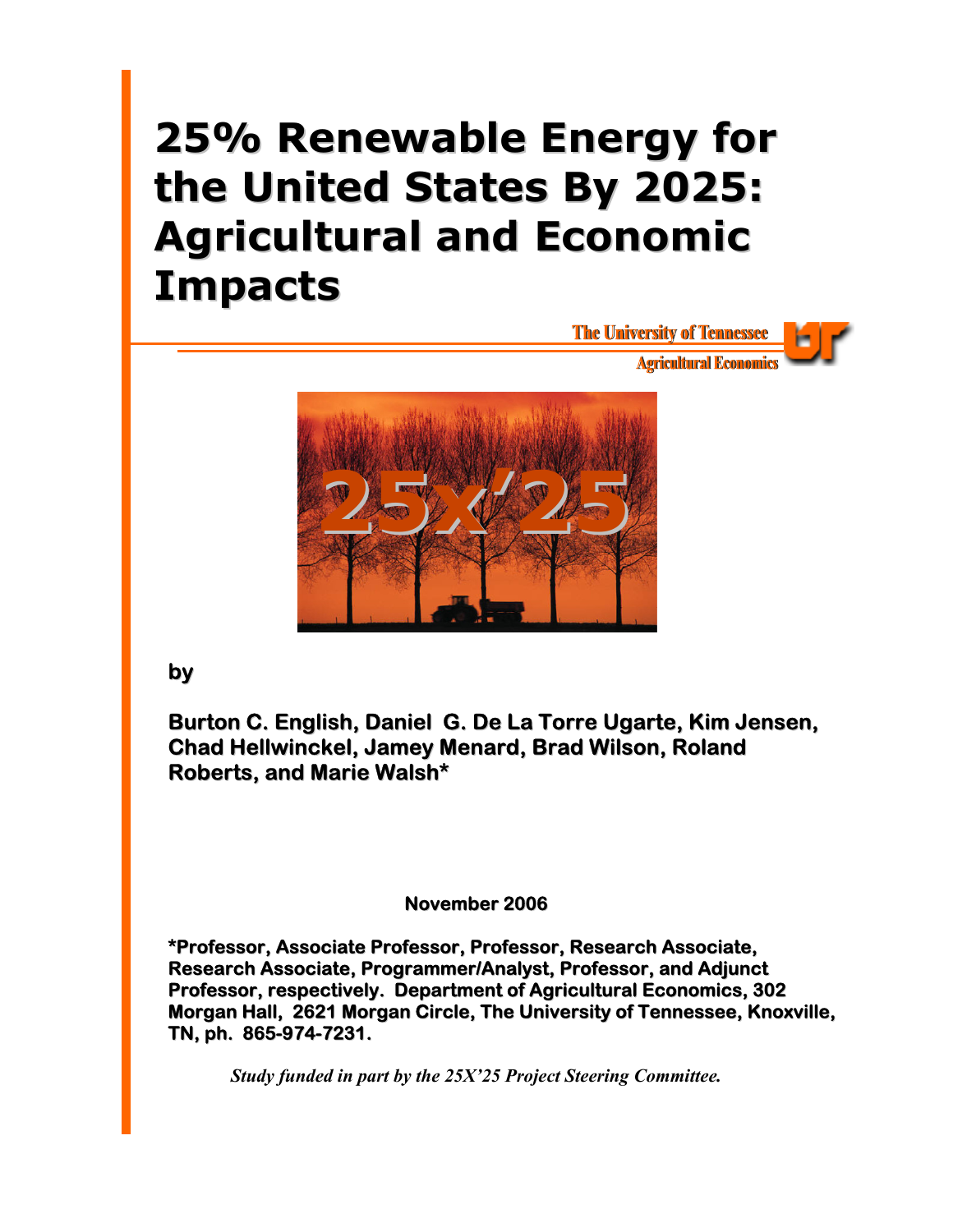*The findings and views expressed in this study are those of the authors and may not represent those of the Department of Agricultural Economics.* 

> *The University of Tennessee Institute of Agriculture Department of Agricultural Economics Biobased Energy Analysis Group 2621 Morgan Hall Knoxville, TN 37996-4518 http://beag.ag.utk.edu/*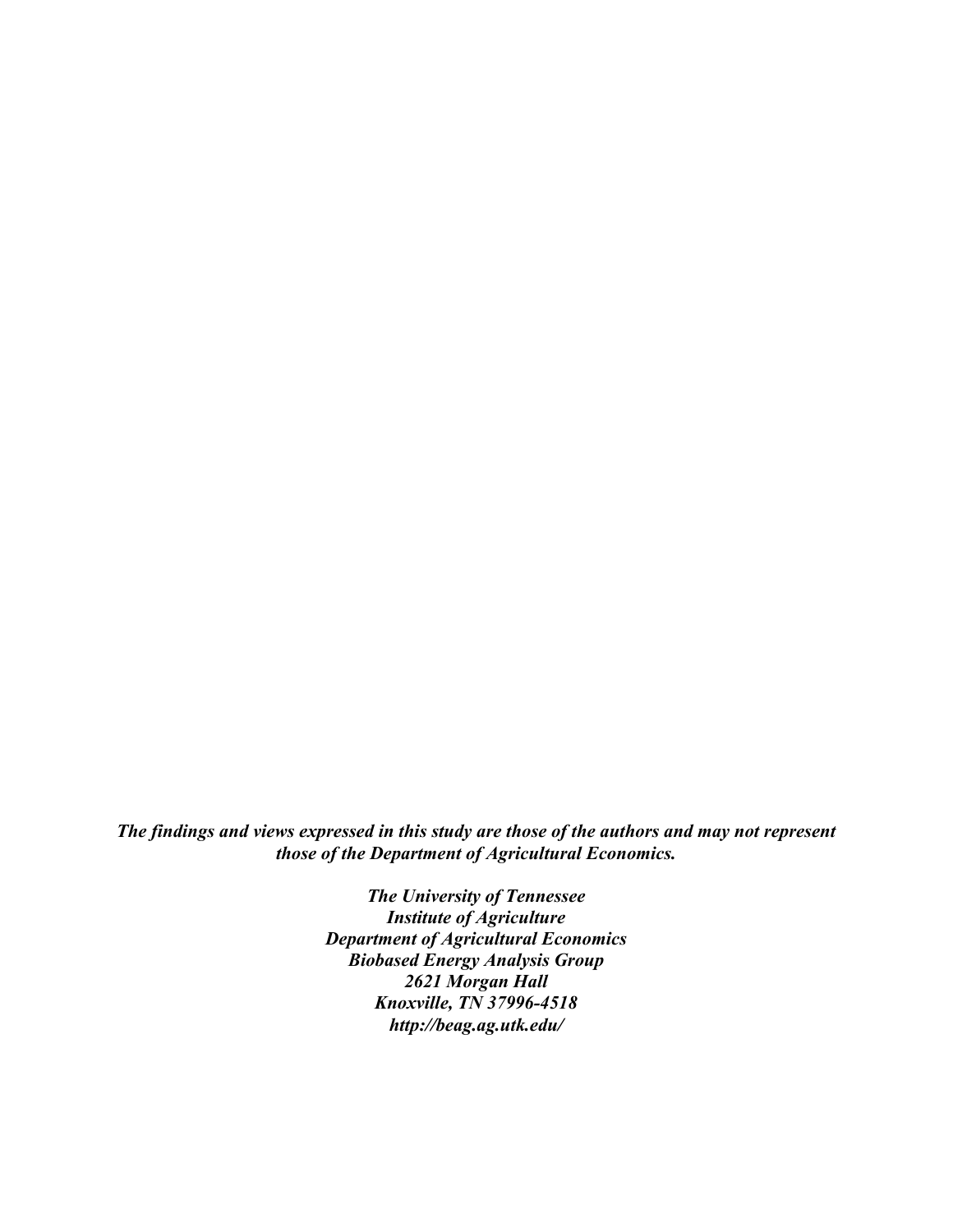## **Executive Summary**

This study was designed to determine the feasibility of America's farms, forests and ranches providing 25 percent of U.S. total energy needs while continuing to produce safe, abundant and affordable food, feed and fiber. In addition, the analysis looks at the associated impacts of achieving the goal on the agricultural sector and the nation's overall economy. The 25x'25 Project Steering Committee established the "25x'25" vision and, along with Energy Future Coalition and the Energy Foundation, financed the study. The analysis was conducted by a team of professors and analysts from the University of Tennessee (UT) during 2005-2006

According to the U.S. Dept. of Energy (DOE), estimated energy use in 2005 was 100.5 quads. Based on DOE estimates and a recent RAND study, the nation will annually consume about 117.7 quads of energy by 2025. A quad is a quadrillion BTUs. To put a quad in perspective, about 4.4 million households would consume a quad of energy through electricity and gasoline use in one year.

To meet the 25x'25 vision, 25 percent of the projected 117.7 quads, or 29.42 quads (henceforth referred to as the "All Energy" or AE scenario), are needed from renewable energy sources. At present, an estimated 1.87 quads are produced from biomass (agricultural/forestry) resources in the production of electricity and/or heat. Based on information from the RAND study, it is estimated that, by 2025, 12.10 quads will be annually produced from geothermal, solar photovoltaic, hydro, and wind generation. The sum of those two is 13.97 quads. Therefore, to meet the 25x'25 goal of 29.42 quads, an additional 15.45 quads would need to come from agricultural and forestry lands.

A second scenario examining the impacts of producing 25% of the nation's electric power and motor vehicle fuels (hereafter the "EPT" scenario) was also performed, to parallel the findings of the RAND report. This scenario produced smaller benefits than the "All Energy" case, with smaller effects on land use and feed crop prices.

### **Key findings in this analysis:**

- **America's farms, forests and ranches can play a significant role** in meeting the country's renewable energy needs.
- **The 25x'25 goal is achievable**. Continued yield increases in major crops, strong contributions from the forestry sector, utilization of food processing wastes, as well as the use of over one hundred million acres of dedicated energy crops, like switchgrass, will all contribute toward meeting this goal. A combination of all of these new and existing sources can provide sufficient feedstock for the additional 15.45 quads of renewable energy needed.
- **The 25x'25 goal can be met while allowing** the agricultural sector to reliably produce food, feed and fiber at reasonable prices.
- **Reaching the goal would have an extremely favorable impact on rural America and the nation as a whole**. Including multiplier effects through the economy, the projected annual impact on the nation from producing and converting feedstocks into energy would be in excess of \$700 billion in economic activity and 5.1 million jobs in 2025, most of that in rural areas.